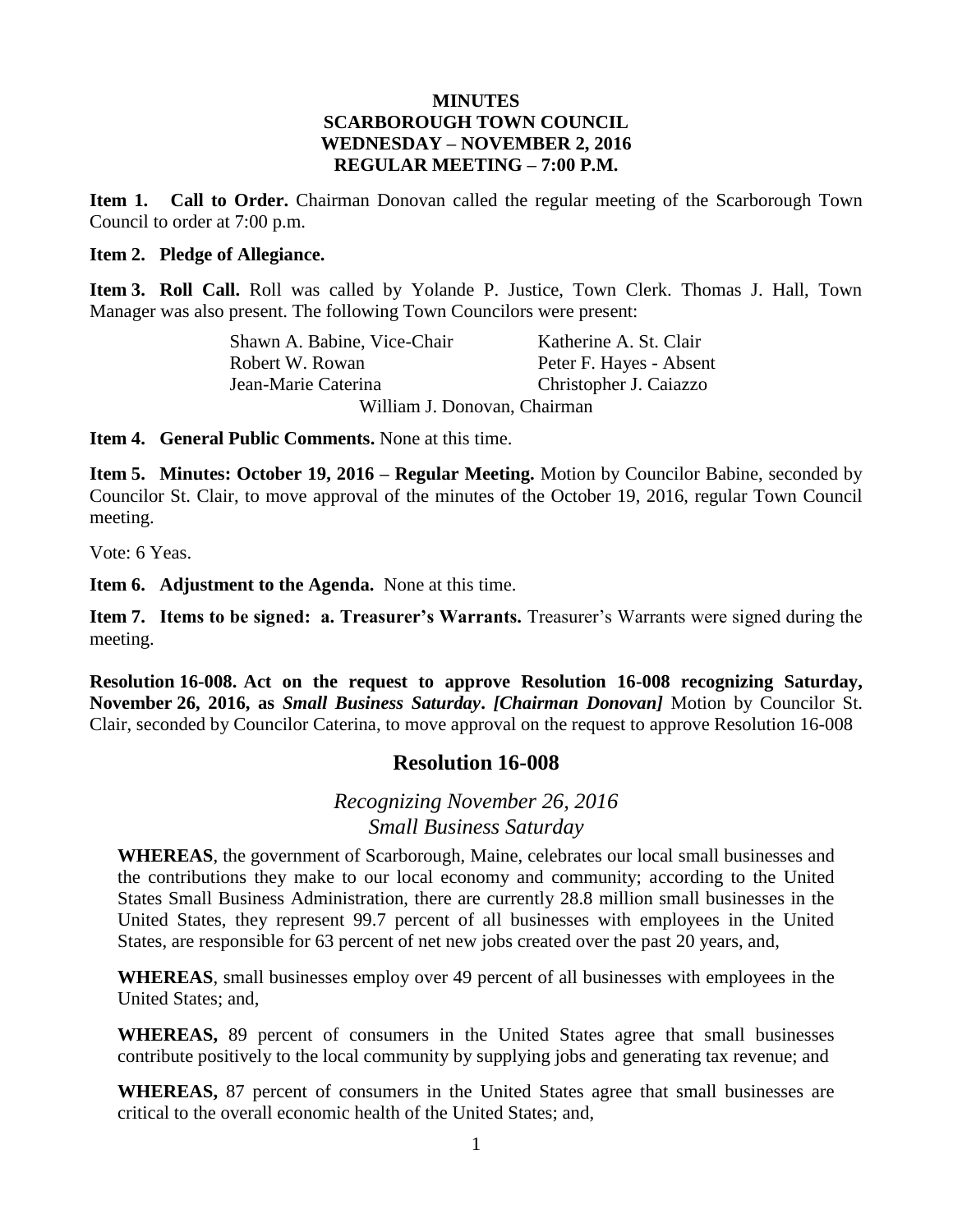**WHEREAS,** 93 percent of consumers in the United States agree that it is important for people to support the small businesses that they value in their community; and,

**WHEREAS**, Scarborough, Maine supports our local businesses that create jobs, boost our local economy and preserve our neighborhoods; and,

**WHEREAS**, advocacy groups as well as public and private organizations across the country have endorsed the Saturday after Thanksgiving as Small Business Saturday.

**NOW, THEREFORE, BE IT RESOLVED,** that the Scarborough Town Council proclaims November 26, 2016, *Small Business Saturday* in Scarborough, Maine and urges the resident of our community and communities across the country, to support small businesses and merchants on Small Business Saturday and throughout the year.

Signed and dated this 2<sup>nd</sup> day of November, 2016, on behalf of the Scarborough Town Council and the Town Manager of Scarborough, Maine. Signed by William Donovan, Council Chair and attested by the Town Clerk.

Vote: 6 Yeas.

### **OLD BUSINESS:**

**Order No. 16-068. Second reading to approve the charge for the Ad Hoc Public Safety Complex Building Committee and authorize the Town Manager to expend monies from the Public Safety Building Capital Improvement Account in an amount not to exceed \$50,000.00.** *[Town Manager]* Thomas J. Hall, Town Manager, gave a brief overview on this item, noting that it would be

The following individual spoke on this Order:

• Mike Turek of Bayberry Lane, spoke in support of the monies that had been put aside for this project.

Motion by Councilor Caterina, seconded by Babine, to move approval of the second reading to approve the charge for the Ad Hoc Public Safety Complex Building Committee and authorize the Town Manager to expend monies from the Public Safety Building Capital Improvement Account in an amount not to exceed \$50,000.00.

Motion by Councilor St. Clair, seconded by Councilor Caterina, to move approval to amend the main motion to increase the membership from 11 to 13, to have bi-weekly meetings and to approve the following names as follows: Fire Chief Mike Thurlow (or designee)

Police Chief Robbie Moulton (or designee) Members of the Town Council: Councilor St. Clair and Councilor Hayes Eight (8) Residents- at –Large: Bruce Bell Susan Hamill Judy Roy Kevin Freeman Roger Chabot Greg Hanscom Rick Meinking Dave Libby Construction Expert: Rocco Risbara

Vote on amendment: 6 Yeas.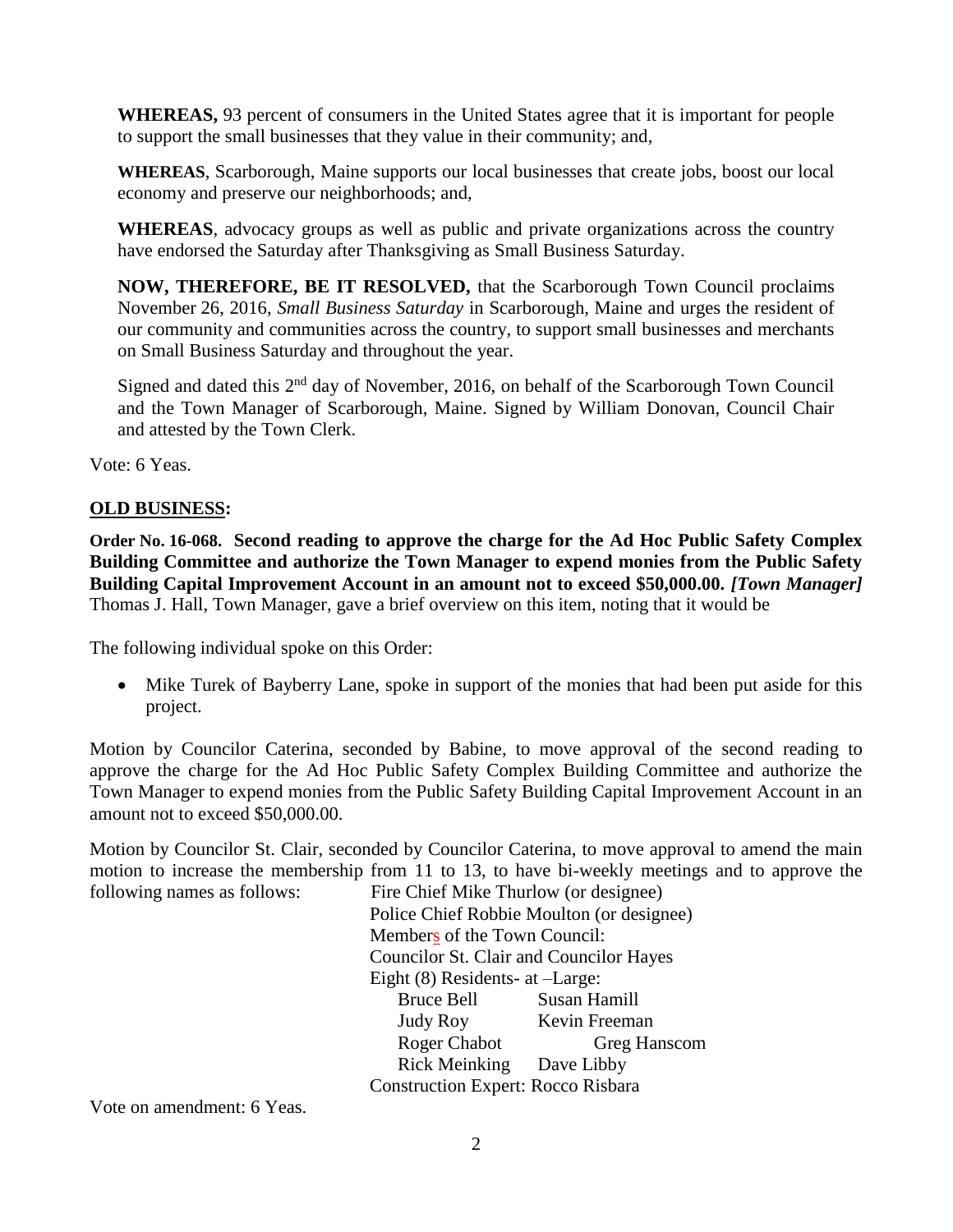Main motion as amended:

## **Ad-Hoc Public Safety Complex Building Committee**

**BE IT RESOLVED**, by the Council of the Town of Scarborough, Maine, in Town Council assembled, that,

**WHEREAS,** a new Public Safety Complex, combining Police and the central Fire Station, has been identified as the highest priority in the Long Range Facility Plan; and,

**WHEREAS,** the Town previously considered the feasibility of such a facility in 2007 and created the Public Safety Building Capital Improvement Account as a "town reserve fund for the financing of a public safety building and property and/or funding for property that would enhance existing public safety buildings", the current value of which is in excess of \$617,000; and,

**WHEREAS,** The Police and Fire Departments have historically shared an unprecedented level of collaboration and this cooperation can be strengthened and encouraged through the construction of a modern combined Public Safety Building; and,

**WHEREAS**, the existing facility continues to fail to meet the needs of Police and Fire and the operational and maintenance costs continue to increase; and,

**WHEREAS,** in an effort to advance this important project , the Town Council wishes to draw upon the resources of the community and qualified consultants to prepare a plan with sufficient detail to seek voter approval.

**NOW, THEREFORE, BE IT RESOLVED,** by the Scarborough Town Council in Town Council assembled, that there is hereby an Ad Hoc Public Safety Complex Building Committee created, and the membership, terms, offices and duties shall be as follows:

- 1. **Purpose.** The purpose of the Building Committee is to work with staff and qualified consultants in an effort to advise the Town Manager and Town Council on the preferred site, design and probable cost estimates for a new combined Police and Fire Public Safety Building. Such recommendations shall be sufficient to serve the purpose of preparing to seek voter approval for the facility. The following is a general overview of the discussion points, expectations and deliverables the Committee should consider in arriving at its recommendations:
	- **Review of Prior Work**-The Committee shall familiarize itself with the prior work accomplished for the project. In particular, the Committee should review the Feasibility Study prepared by Gawron Turgeon Architects in 2007/2008.
	- **Deliverables-** The Committees work and final recommendations should include the following elements:
		- 1. **Site Selection-** The Committee shall conduct a complete site selection process that considers all reasonable options for locating the facility, including public and private property;
		- 2. **Space Needs Analysis** A complete evaluation of space needs for Police and Fire that considers existing needs as well as some accommodation for future growth;
		- 3. **Schematic Design** Prepare a conceptual design, including lot layout and building elevations, that will provide sufficient detail to describe the facility;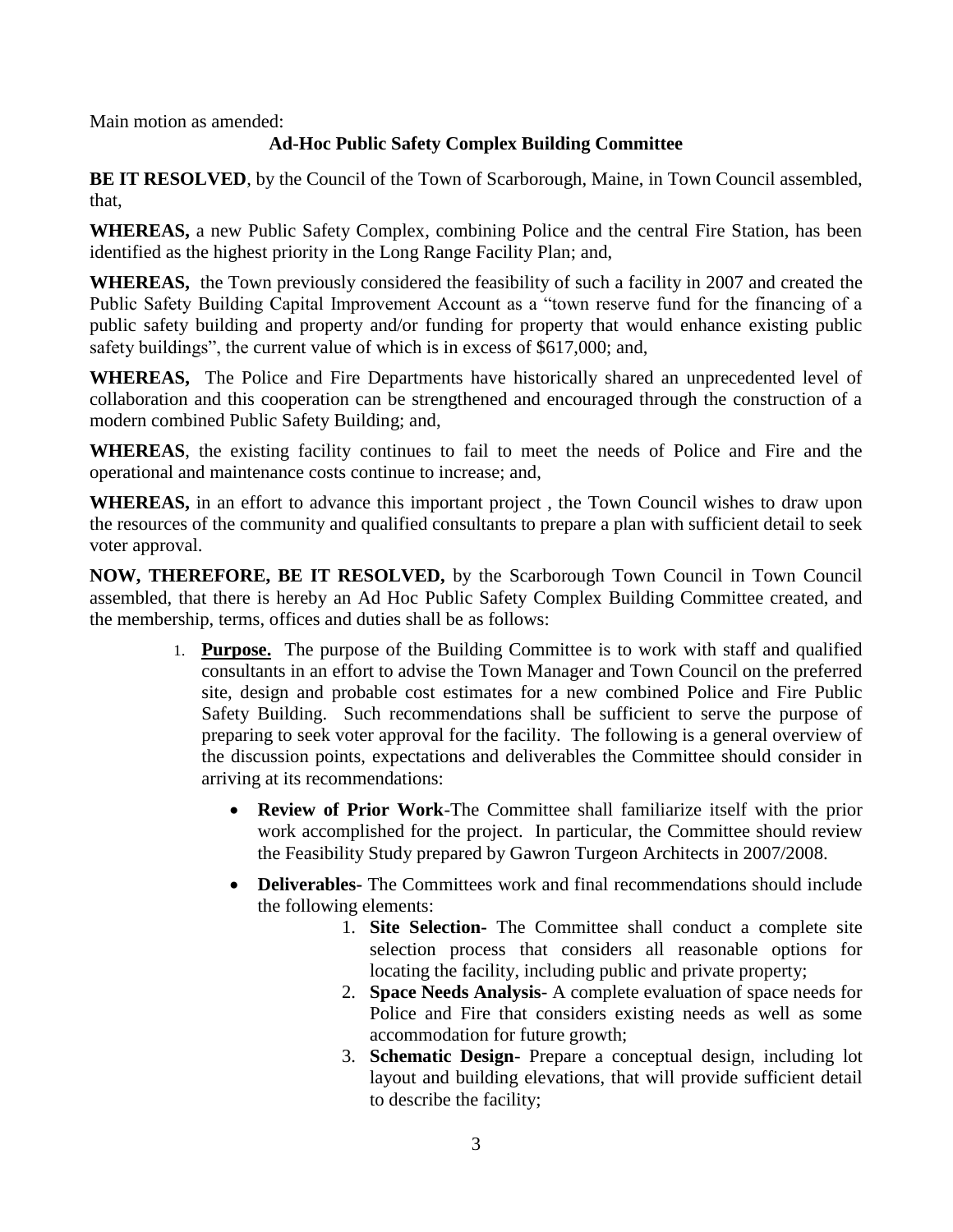- 4. **Probable Cost Statement** Prepare a probable cost estimate of the proposed facility with sufficient detail to forward to the voters for consideration.
- **Consideration of Other Town Facility Needs -** Review the Long Range Facility Plan to determine if other identified Town needs may be able to address in the facility. Combined use is encouraged to maximize value and overall cost savings.
- **Energy Efficiency-Life-Cycle Costs Considered** Evaluate the expected lifecycle costs of proposed systems and consider energy efficiency with an evaluation of return on investment.
- **Public Involvement** The Committee shall incorporate public input into the process, which will culminate in a public presentation of its findings and recommendations to the Town Council.
- **Best Practices** Research and review other similar projects to determine best practices that may be incorporated into the project. Tours of similar facilities is encouraged.

The Committee's powers and duties shall not exceed those prescribed, herein or otherwise restricted by Town Council Rules, Policies and Charter.

2. **Membership**. The membership intends to provide fair representation of key stakeholders and unique expertise in the construction or development field. The Committee shall be limited to Scarborough residents and comprised of thirteen (13) members as follows:

> Fire Chief Mike Thurlow (or designee) Police Chief Robbie Moulton (or designee) Two (2) Members of the Town Council: Councilor St. Clair and Councilor Hayes Eight (8) Residents- at –Large: Bruce Bell Susan Hamill Judy Roy Kevin Freeman Roger Chabot Greg Hanscom Rick Meinking Dave Libby Construction Expert: Rocco Risbara

Although official membership is limited to thirteen (13) members, the Committee is encouraged to draw upon other resources and invite other key stakeholders to participate in their proceeding as they feel appropriate.

3. **Timeframe.** The Committee shall recommend and report, including the deliverables noted above, to the Town Council by August 2017, at which time the Committee shall cease to exist unless otherwise extended by the Town Council.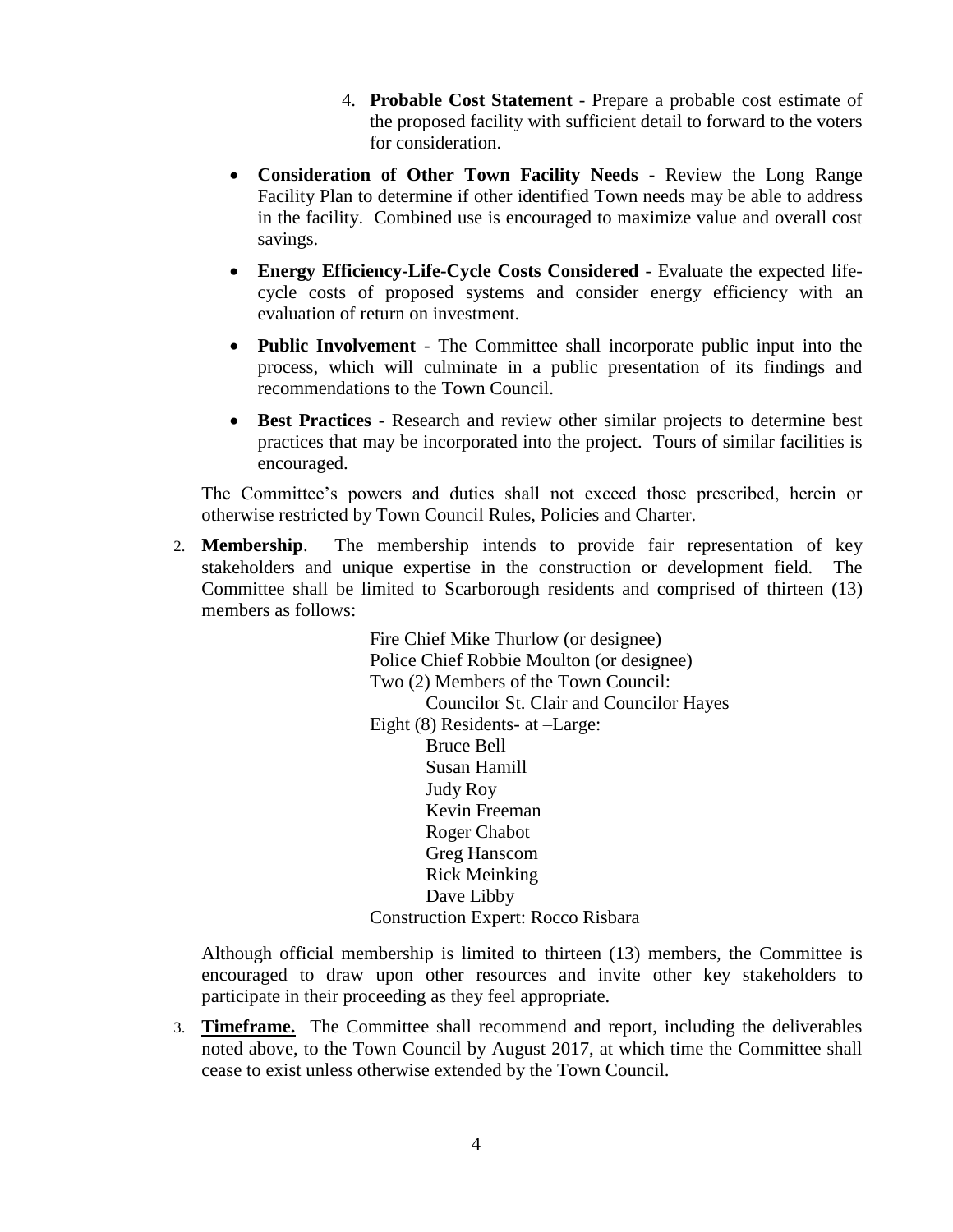- 4. **Staff Resources Available.** The Town Manager will serve as support to this Committee and all Town Departments will be made available as may be necessary for the Committee to complete its task. In particular, it is expected that the Committee will involve the Town Engineer, Planning Director and the Sustainability Coordinate to supplement their efforts.
- 5. **Financial Support** It is understood that the Committee will require the services of qualified design professionals to conduct its work. As an initial authorization, the Town Council hereby authorizes an amount not to exceed \$50,000 from the Public Safety Building Capital Improvement Account to engage competent consulting professionals. These monies will be under the control of the Town Manager who will be responsible for consultant selection and payment for services rendered. The Committee may request additional funds as may be necessary to complete the project.
- 6. **Vacancies and Removal**. Any vacancies shall be filled by the Town Council. The Town Council may remove any member of the Committee by vote of a majority of its members for misconduct or non-performance of duty.
- 7. **Officers.** The Committee shall elect a Chair and Recording Secretary from among its members. The Chair shall be counted to determine a quorum and shall have the same rights as other members of the Committee, including the right to vote**.**
- 8. **Quorum and Voting.** A quorum shall consist of four (4) members. The concurrence of a majority of the members present and voting shall be necessary to decide any question before the Committee.
- 9. **Meeting and Records.** The Committee shall meet often enough to complete its responsibilities within the deadline set and shall strive to meet bi-weekly on a date and time specified by a vote of the majority of the Committee at its first organization meeting. Other meetings may be called by the Chair, provided that the Chair shall call a meeting of the Committee upon the request of at least three (3) members. The Committee shall keep minutes of its meetings and submit them to the Town Clerk's Office.

### Vote: 6 Yeas.

**Order No. 16-069. Act on the request to approve the names that were posted by the Appointments Committee at the Town Council meeting of October 19, 2016.** *[Appointments Committee]* Motion by Councilor Caterina, seconded by Councilor Rowan, to move approval on the request to approve the following names that were posted at the Town Council meeting of October 19, 2016, as follows:

#### **Planning Board -**

Move the 1<sup>st</sup> Alternate, Roger Beeley, to full voting member with a term to expire in 2017 and move the 2<sup>nd</sup> Alternate, Robyn Saunders, to full voting member with a term to expire in 2018. Appoint Rachel Hendrickson as  $1<sup>st</sup>$  Alternate with a term to expire 2019 and appoint Richard DuPerre as the  $2<sup>nd</sup>$  Alternate with a term to expire in 2017. Changes to take effect on November 9, 2016.

### **Coastal Waters & Harbor Committee:**

Move the 1<sup>st</sup> Alternate, Erica Downs, to full voting member with a term to expire in 2019 and move the  $2<sup>nd</sup>$  Alternate, Moira Erickson, to 1<sup>st</sup> alternate with a term to expire in 2019.

Vote: 6 Yeas.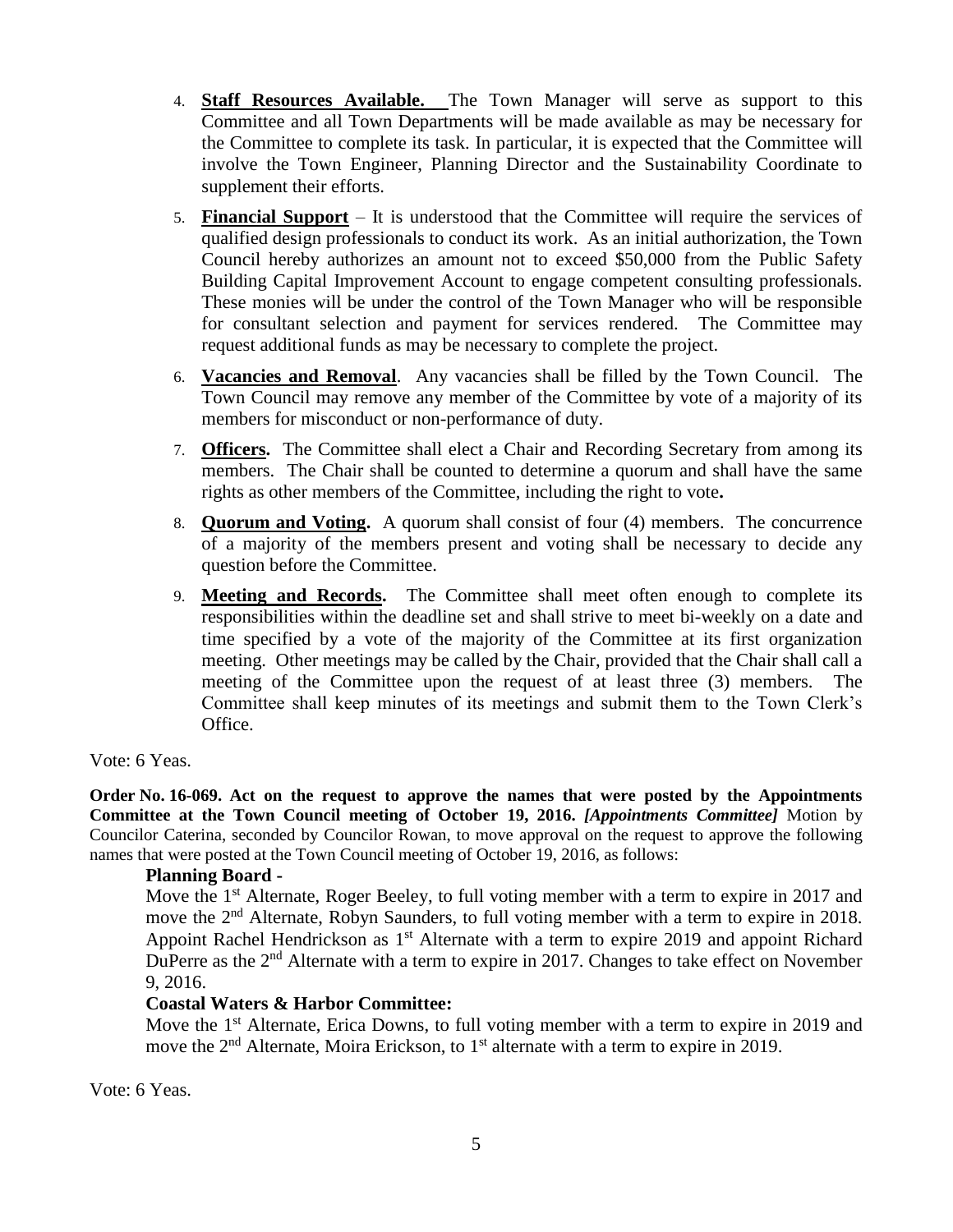### **NEW BUSINESS:**

**Order No. 16-070. Act on the request to appoint Larissa Crockett, Assistant Town Manager, to the Maine Municipal Association's Legislative Policy Committee to fill the unexpired term of Chairman Donovan, whose term expires in June of 2018.** *[Town Manager]*Thomas J. Hall, Town Manager, gave a brief overview on this item.

Motion by Councilor St. Clair, seconded by Councilor Caterina, to move approval on the request to appoint Larissa Crockett, Assistant Town Manager, to the Maine Municipal Association's Legislative Policy Committee to fill the unexpired term of Chairman Donovan, whose term expires in June of 2018.

Vote: 6 Yeas.

**Order No. 16-071. Act on the request to adopt a new Fund Balance Policy.** *[Finance Committee]* Councilor Babine, gave a brief overview on this Order.

Motion by Councilor St. Clair, seconded by Councilor Babine, to move approval on the request to adopt a new Fund Balance Policy, as follows:

### **TOWN OF SCARBOROUGH FUND BALANCE POLICY**

### **SUBJECT: Fund Balance Policy**

The Fund Balance Policy is intended to provide guidelines during the preparation and execution of the annual budget to ensure that sufficient reserves are maintained for unanticipated expenditures or revenue shortfalls. It also is intended to preserve flexibility throughout the fiscal year to make adjustments in funding for programs approved in connection with the annual budget.

The Fund Balance Policy should be established based upon a long-term perspective recognizing that stated thresholds are considered minimum balances. The main objective of establishing and maintaining a Fund Balance Policy is for the Town of Scarborough to be in a strong fiscal position that will allow for better position to weather negative economic trends.

The Fund Balance consists of five categories: Nonspendable, Restricted, Committed, Assigned, and Unassigned.

**• Nonspendable** Fund Balance consists of funds that cannot be spent due to their form (e.g. inventories and prepaids) or funds that legally or contractually must be maintained intact.

• **Restricted** Fund Balance consists of funds that are mandated for a specific purpose by external parties, constitutional provisions or enabling legislation.

**• Committed** Fund Balance consists of funds that are set aside for a specific purpose by the Council. Formal action must be taken prior to the end of the fiscal year. The same formal action must be taken to remove or change the limitations placed on the funds.

• **Assigned** Fund Balance consists of funds that are set aside with the intent to be used for a specific purpose by the Council. Assigned funds cannot cause a deficit in unassigned fund balance.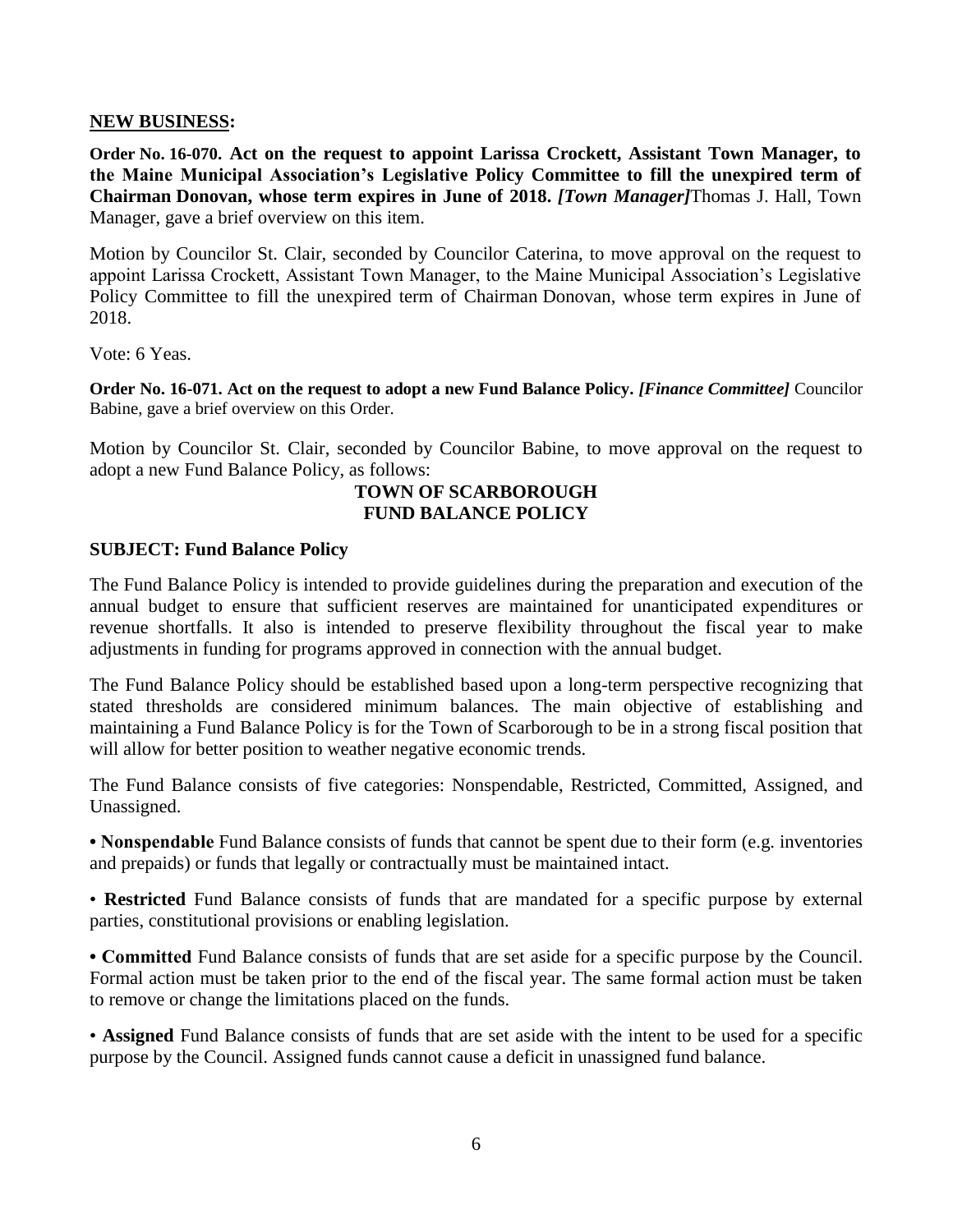• **Unassigned** Fund Balance consists of excess funds that have not be classified in the previous four categories. All funds in this category are considered spendable resources. This category also provides the resources necessary to meet unexpected expenditures and revenue shortfalls.

**Unrestricted** Fund Balance is the combination of the Committed, Assigned and Unassigned fund balance.

# **Operating Budget**

The total General Fund Budget, are all budgets, including amendments, as adopted by the Town council. The General Fund Budget shall include all budgets included in funds 1100 and 7100:

Municipal Gross Budget Education Gross Budget Adult Learning Community Services- All Divisions Capital Equipment Debt Service County Assessment

# **Nonspendable and Restricted Funds**

Nonspendable funds are those funds that cannot be spent because they are either:

- 1) Not in spendable form (e.g. inventories and prepaids)
- 2) Legally or contractually required to be maintained intact

It is the responsibility of the Town Manager or their designee, to report all Nonspendable Funds appropriately in the Town's Financial Statements.

Restricted funds are those funds that have constraints placed on their use either:

- 1) Externally by creditors, grantors, contributors, or laws or regulations or other governments
- 2) By law through constitutional provisions or enabling legislation.

It is the responsibility of the of the Town Manager, or their designee, to report all Restricted Funds appropriately in the Town's Financial Statements.

## **Classifying Fund Balance Amounts**

When both restricted and unrestricted funds are available for expenditure, restricted funds should be spent first unless legal requirements disallow it. When committed, assigned and unassigned funds are available for expenditure, committed funds

should be spent first, assigned funds second, and unassigned funds last; unless the Town Council has provided otherwise in its commitment or assignment actions.

# **Authority to Commit Funds**

The Town Council has the authority to set aside funds for a specific purpose. Any funds set aside as Committed Fund Balance requires the passage of a resolution by a simple majority vote. The passage of such action must take place prior to June 30th of the applicable fiscal year. If the actual amount of the commitment is not available by June 30th, the resolution must state the process or formula necessary to calculate the actual amount as soon as information is available.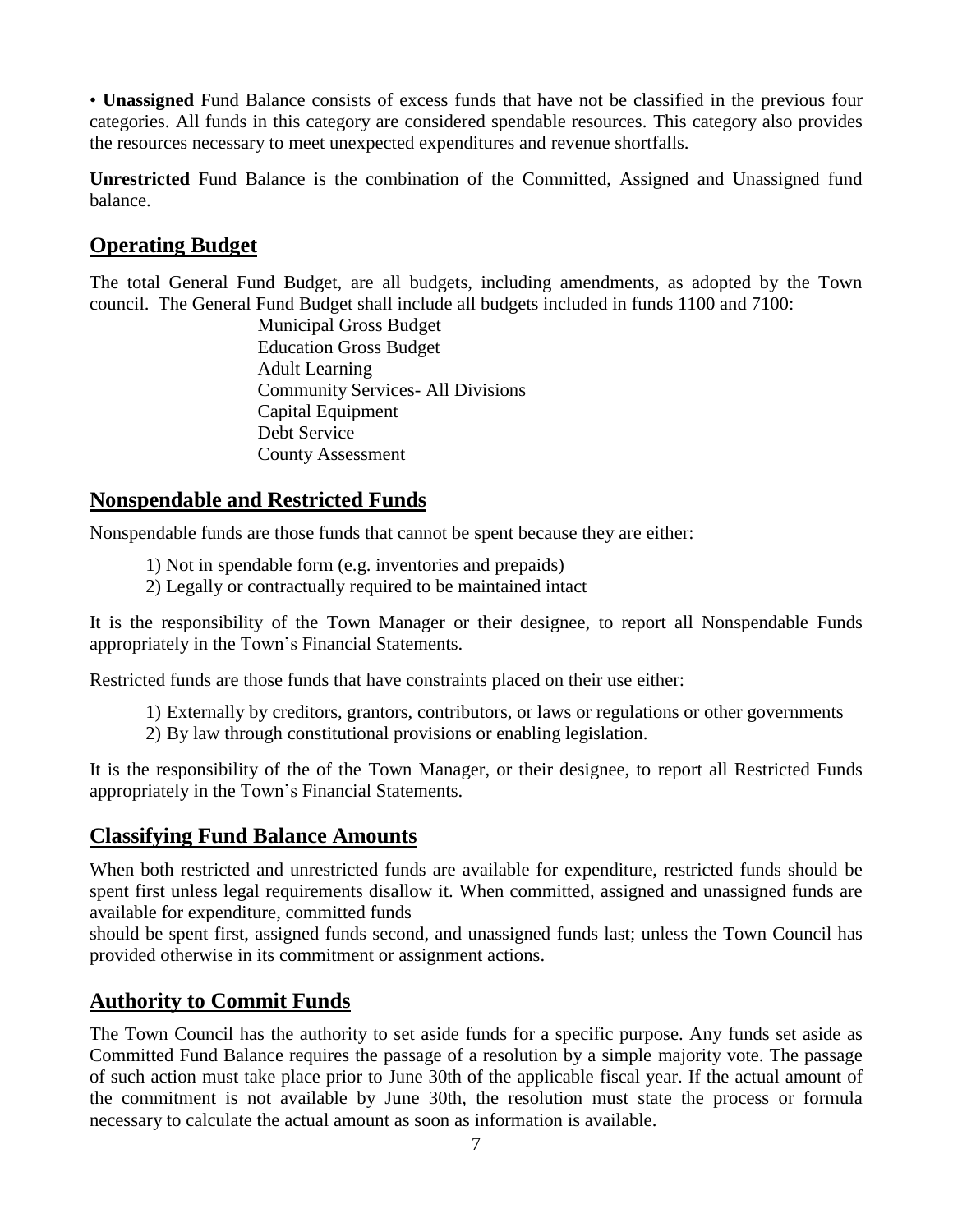## **Authority to Assign Funds**

Upon passage of the Fund Balance Policy, authority is given to the Town Manager to assign funds for specific purposes. Any funds set aside as Assigned Fund Balance must be reported to the Town Council. The Town Council as the authority to set aside funds for the intended use of a specific purpose. Any funds set aside as Assigned Fund Balance requires a simple majority vote and must be recorded in the minutes. The same action is required to change or remove the assignment.

## **Unassigned Fund Balance**

Unassigned Fund Balance is the residual amount of Fund Balance in the General Fund. It represents the resources available for future spending. An appropriate level of Unassigned Fund Balance should be maintained in the General Fund in order to cover unexpected expenditures and revenue shortfalls.

In the event of projected revenue shortfalls, it is the responsibility of the Town Manager to report the projections to the Town Council's Finance Committee on a quarterly basis and will include an outline of recommended Management actions to address any shortfall.

The Town has set a goal, through this Fund Balance Policy, to maintain the level of unassigned fund balance equal to 10.0% of Scarborough's Operating Budget for the prior fiscal year and to not fall below 8.33% (or 1/12) of Scarborough's Operating Budget.

Once the Town achieves an unassigned fund balance equal to 10.0% of Scarborough's Operating Budget, any excess above 12% must be assigned by any combination to one of the following:

- a) Retained in nonspendable and restricted accounts that offset unfunded liabilities, and/or
- b) retained in assigned accounts that may be used in future budget cycles as a property tax rate stabilization; available for use during a catastrophic event, and/or
- c) funding future capital expenditures and/or projects, and/or
- d) the retirement of debt, and/or
- e) a taxpayer refund.

In the event that the balance drops below the established minimum level, the Town Council will develop a plan to replenish the fund balance to the established minimum level within two years.

# **Reporting**

Annually the Town Manager shall report to the Town Council's Finance Committee the Statement of Activity of all fund balances that will include the beginning year's balances, gross adjustments in and out of each account during the reporting period and final report period ending balances. Such report shall occur following receipt of the audited financial statements.

# **Repeal of Prior Town Council Fund Balance Policy.**

This section repeals the Town Council Fund Balance Policy adopted by the Town Council on September 17, 1997 and as amended on January 20, 2010 and replaces it this document adopted by the Town Council on .

**Item 8. Non Action Items.** None at this time.